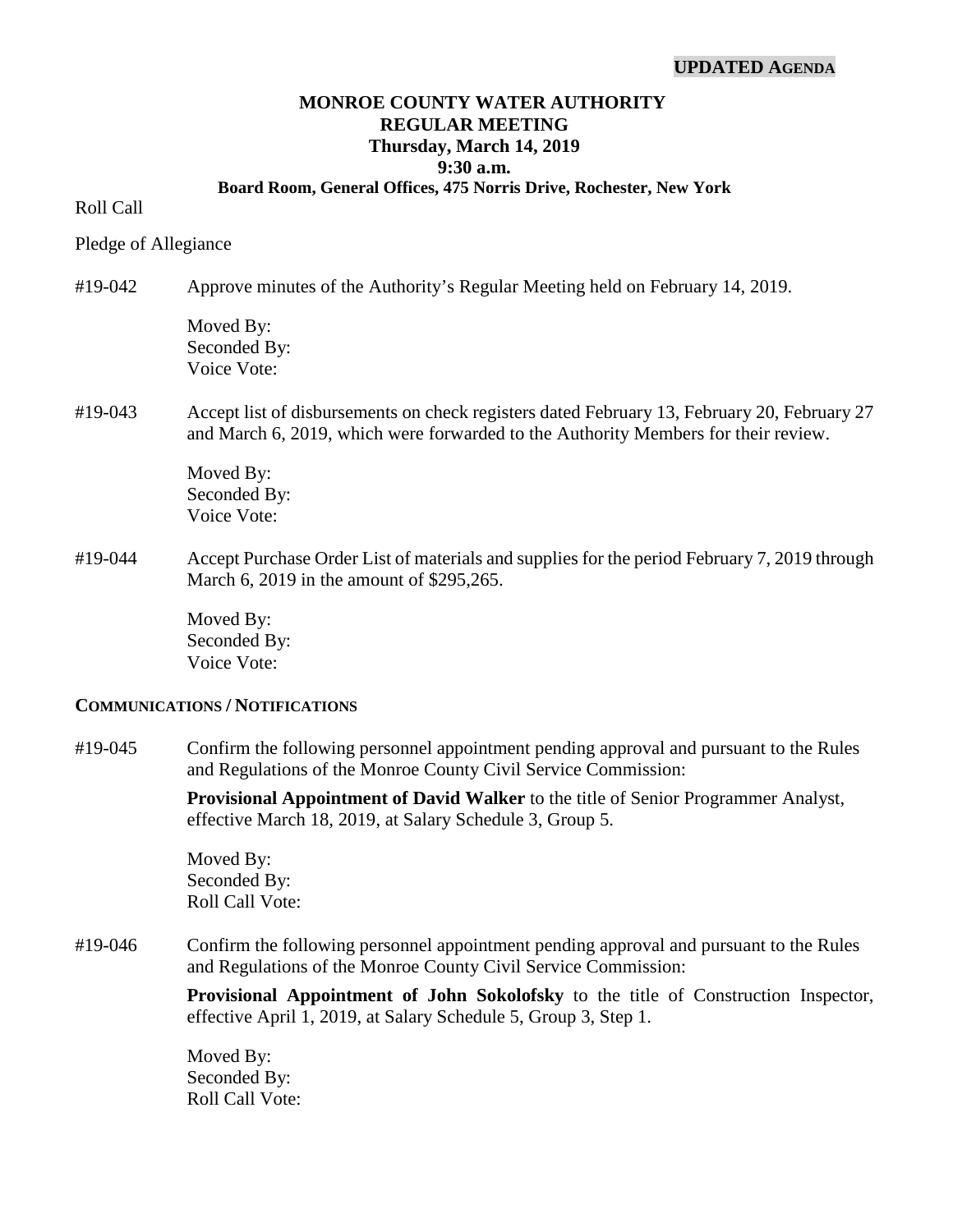#19-047 Confirm the following personnel appointment pending approval and pursuant to the Rules and Regulations of the Monroe County Civil Service Commission:

> **Title change appointment of Jon Osucha** to the title of Utility Worker effective March 4, 2019 with no change to current salary rate at this time.

Moved By: Seconded By: Roll Call Vote:

#19-048 Confirm the following personnel appointment pending approval and pursuant to the Rules and Regulations of the Monroe County Civil Service Commission:

> **Provisional Appointment of Anthony Cangialosi** to the title of Electrical & Instrumentation Mechanic III, effective April 3, 2019 at Salary Schedule 4, Group 3, Step 1.

Moved By: Seconded By: Roll Call Vote:

## **AUDIT COMMITTEE REPORT**

#19-049 Upon consideration and recommendation of the Monroe County Water Authority's Audit Committee, the Board hereby approves the **2018 Annual Financial Statements** as audited by Bonadio & Co., LLP.

> Moved By: Seconded By: Roll Call Vote:

#19-050 Upon recommendation of the Monroe County Water Authority's Audit Committee, the Board hereby approves the Authority's **2018 Investment Audit** as performed by Bonadio & Co., LLP.

> Moved By: Seconded By: Roll Call Vote:

#19-051 Approve the **2018 Annual Investment Report** as directed under Title 7, Section 2925 of the Public Authorities Law, issued under the Annual Statement of Investment Policy in effect through December 31, 2018.

> Moved By: Seconded By: Roll Call Vote:

#19-052 Upon recommendation of the Monroe County Water Authority's Audit Committee, the Board hereby approves **Management's Assessment of the Effectiveness of Internal Control Structure and Procedures**, as presented on this date.

> Moved By: Seconded By: Roll Call Vote: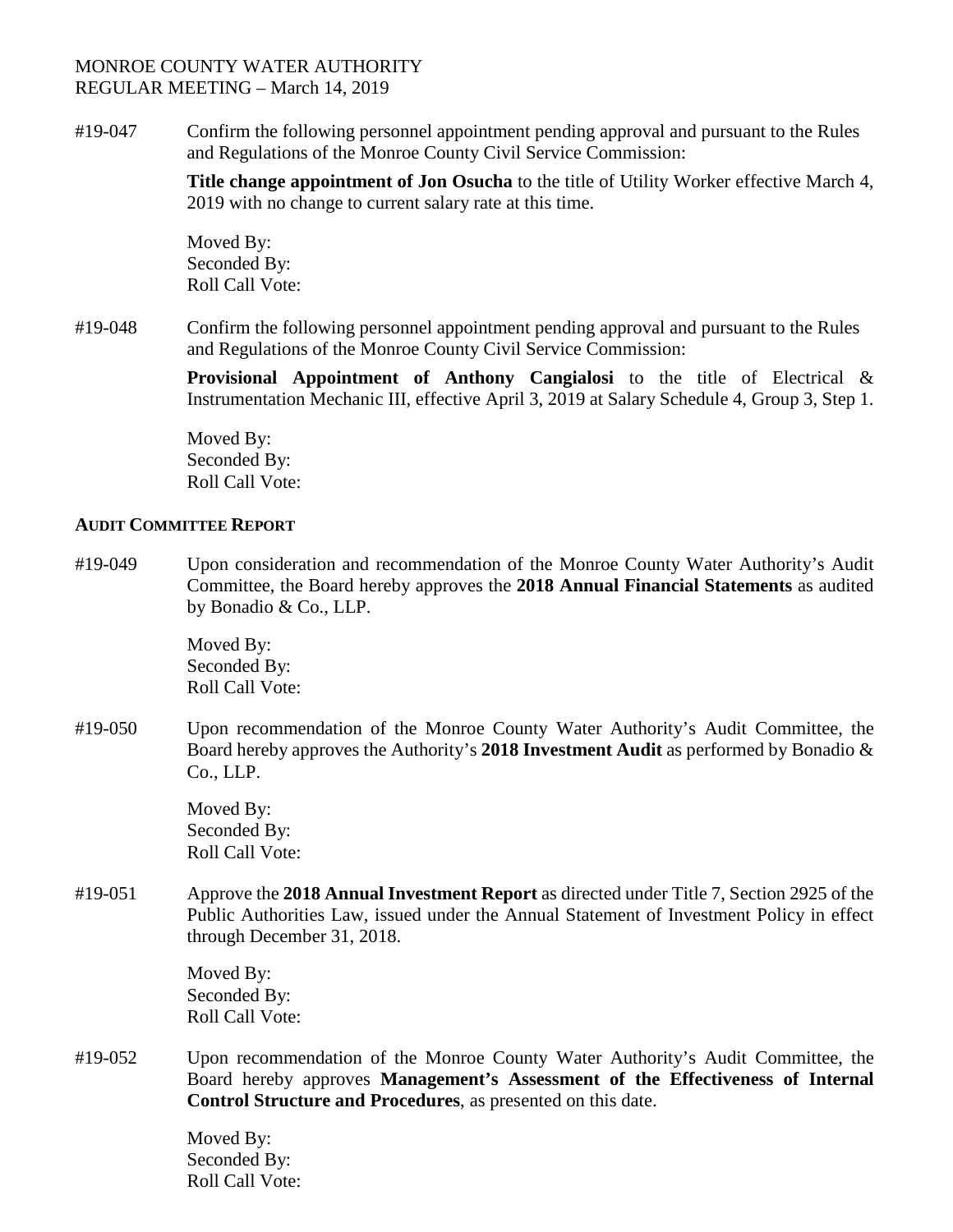#19-053 Authorize the award of a unit price contract for **Concrete Water Storage Tank Repair Services** to the low responsive, responsible bidder, MGM Insulation, Inc. in the bid amount of \$230,204.24 with the option to extend the contract for up to four additional one-year terms upon mutual consent.

> Moved By: Seconded By: Roll Call Vote:

#19-054 Authorize the award of a unit price contract for the **2019 Lawn Restoration Contract** – **East Side** to the low responsive, responsible bidder, Central Roadways, Inc. for the bid amount of \$233,000. This contract may be extended for four subsequent one-year terms with mutual, written consent.

> Moved By: Seconded By: Roll Call Vote:

#19-055 Authorize the award of a unit price contract for the **2019 Lawn Restoration Contract – West Side** to the low responsive, responsible bidder, Central Roadways, Inc. for the bid amount of \$170,000. This contract may be extended for four subsequent one-year terms with mutual, written consent.

> Moved By: Seconded By: Roll Call Vote:

#19-056 Authorize the **purchase of Screened Topsoil, Fill Dirt, Select Fill and Various Sands utilizing Monroe County Contrac**t **#0103-16 Highway Materials – Group II**, for an estimated amount of \$40,000 through the contract period ending February 28, 2020 – from various vendors awarded including: Brongo Contracting & Supply, Greentech, Macedon Landscaping, Monroe Roadways, Morrison Excavating, R.M. Landscaping, Taouk Development and Blake Miller Lawn.

> Moved By: Seconded By: Roll Call Vote:

#19-057 Authorize the **purchase of Construction Stone utilizing Monroe County Contrac**t – **Highway Materials – Group II – Contract No. 0103-16** for an estimated total amount of \$400,000 through the contract period ending February 28, 2020 from various vendors awarded including: Dolomite, Hanson Aggregates and Iroquois Rock Products.

> Moved By: Seconded By: Roll Call Vote: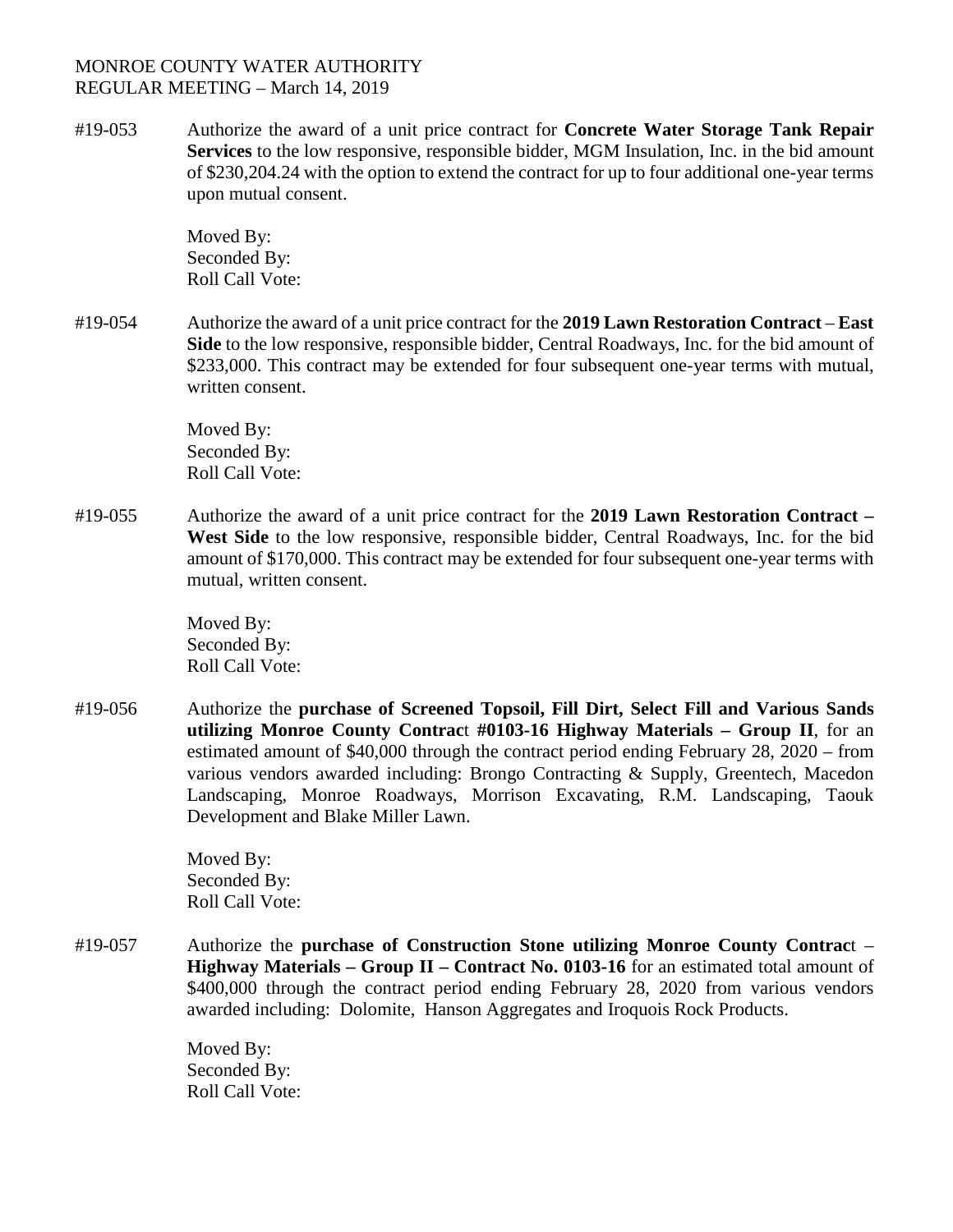#19-058 Authorize the **purchase of Temporary Asphalt Material (Patching Material and Hot Mix Material) utilizing Monroe County Contract – Highway Materials – Group II**, **Contract No. 0103-16** from vendor awarded, **Rochester Asphalt Materials**, for an estimated total amount of \$125,000 through the contract period ending February 28, 2020.

> Moved By: Seconded By: Roll Call Vote:

#19-059 Authorize the **purchase of Temporary Asphalt Material (Patching Material) utilizing Monroe County Contract – Highway Materials – Group II**, **Contract No. 0103-16**, from vendor awarded, **Innovative Municipal Products (US) Inc.** for an estimated total amount of \$125,000 through the contract period ending February 28, 2020.

> Moved By: Seconded By: Roll Call Vote:

#19-060 Authorize the purchase of **pipe and plumbing supplies utilizing Monroe County Contract BP#102-19** from multiple vendors authorized by the contract, through the current term ending January 31, 2020 with the option to extend for up to four additional twelve-month terms upon mutual consent, in an estimated amount of \$140,000 per year.

> Moved By: Seconded By: Roll Call Vote:

#19-061 Authorize a **blanket order for the purchase of various electrical materials and supplies** for maintenance and repair of the Authority's equipment and facilities, to be purchased as needed through December 31, 2019, from **Kovalsky-Carr Electrical Supply Company, Inc.,** in an estimated amount of \$20,000.

> Moved By: Seconded By: Roll Call Vote:

#19-062 Authorize the unit price contract award, for the purchase of **small tools** from low responsive, responsible bidder, **Hanes Supply, Inc**., in the amount of \$3,698.42 based on estimated quantities. This is a one-year contract with the option to renew for four additional one-year periods, upon mutual consent.

> Moved By: Seconded By: Roll Call Vote:

#19-063 Authorize the purchase of **Sodium Hypochlorite from Bison Laboratories, Inc.,** the low responsive, responsible bidder for \$0.764/gallon for an initial one-year term with the option to extend the contract for four additional one-year terms, if mutually agreeable with a price escalation of no more than 3% per year for each extension.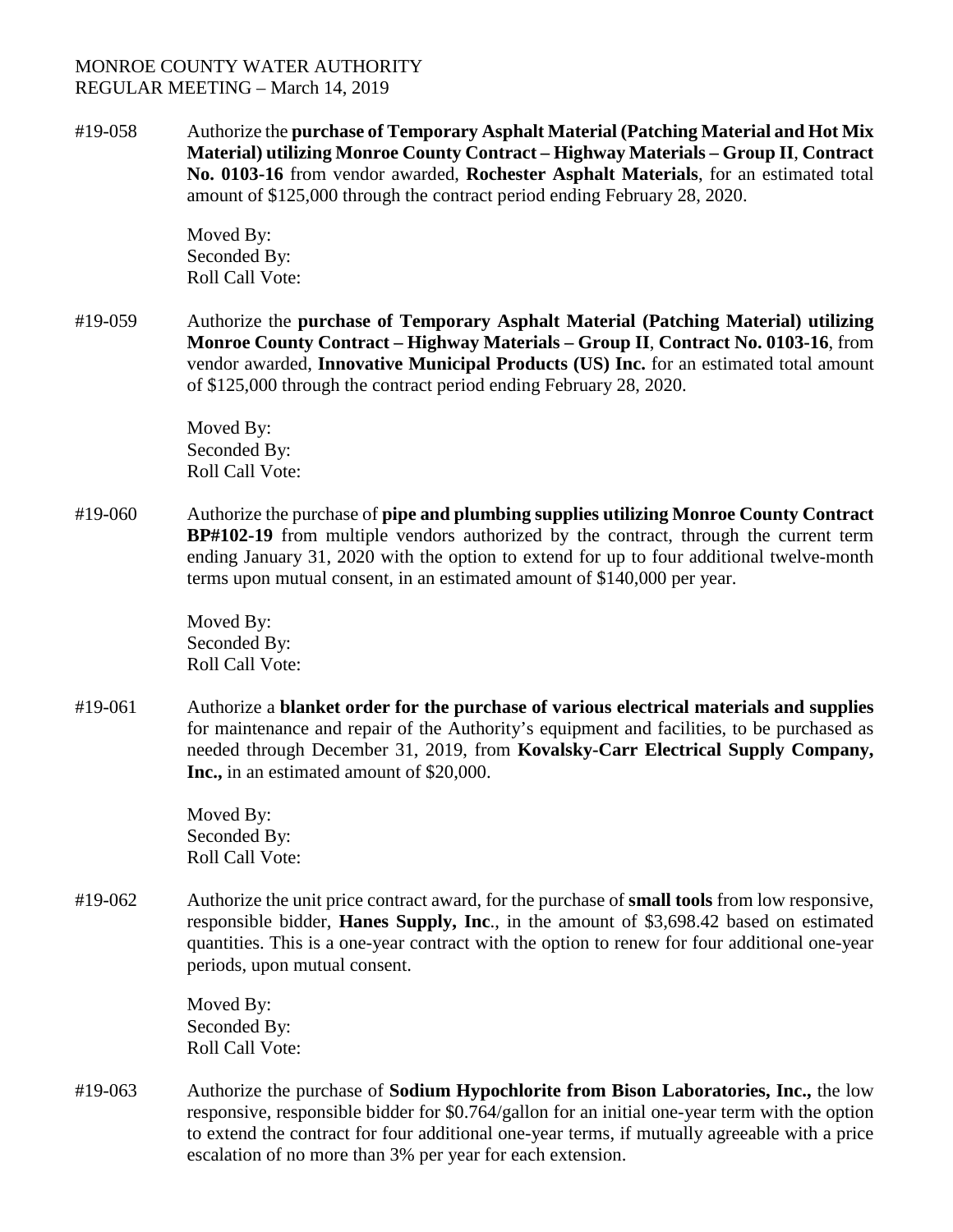Moved By: Seconded By: Roll Call Vote:

#19-064 Authorize the purchase of **Hydrofluosilicic Acid from DuBois Chemicals Inc.**, the low responsive, responsible bidder for \$344.76 per ton for an initial one-year term with the option to extend the contract for four additional one-year terms, if mutually agreeable with a price escalation of no more than 3% per year for each extension.

> Moved By: Seconded By: Roll Call Vote:

#19-065 Authorize the purchase of **Aluminum Sulfate from Chemtrade Chemicals US LLC**, the low responsive, responsible bidder for \$249.00 per ton for an initial one-year term with the option to extend the contract for four additional one-year terms, if mutually agreeable with a price escalation of no more than 3% per year for each extension.

> Moved By: Seconded By: Roll Call Vote:

#19-066 Authorize the following purchases under the NYS OGS umbrella contract Group 73600 Award 22802 Lot 2: An estimated twelve **(12) Dell desktop computers** at an estimated total cost of \$53,000.

> Moved By: Seconded By: Roll Call Vote:

#19-067 Authorize the following purchases from Dell under NYS OGS umbrella contract PM20820 Group 73600 Award 22802 Lot 2: An estimated thirteen **(13) office laptop computers** at an estimated total cost of \$36,000.

> Moved By: Seconded By: Roll Call Vote:

#19-068 The Members of the Authority expressly make the following determinations for all awards of Procurement Contracts made during this meeting: (i) the proposed awardee has been found to be responsible; (ii) the proposed awardee complied with the State Finance Law provisions regarding Permissible Contacts (as defined in the Authority's Procurement Disclosure Policy); (iii) the proposed awardee has (or will prior to the final award being effective) complied with the State Finance Law provisions that require disclosure of all information required to be in the Authority's Solicitation Materials (as such term is defined in the Authority's Procurement Disclosure Policy); and (iv) the procurement process did not involve conduct that is prohibited by the Public Officers Law, the Authority's Procurement Disclosure Policy, and the Authority's Code of Ethics and Conflict of Interest Policies.